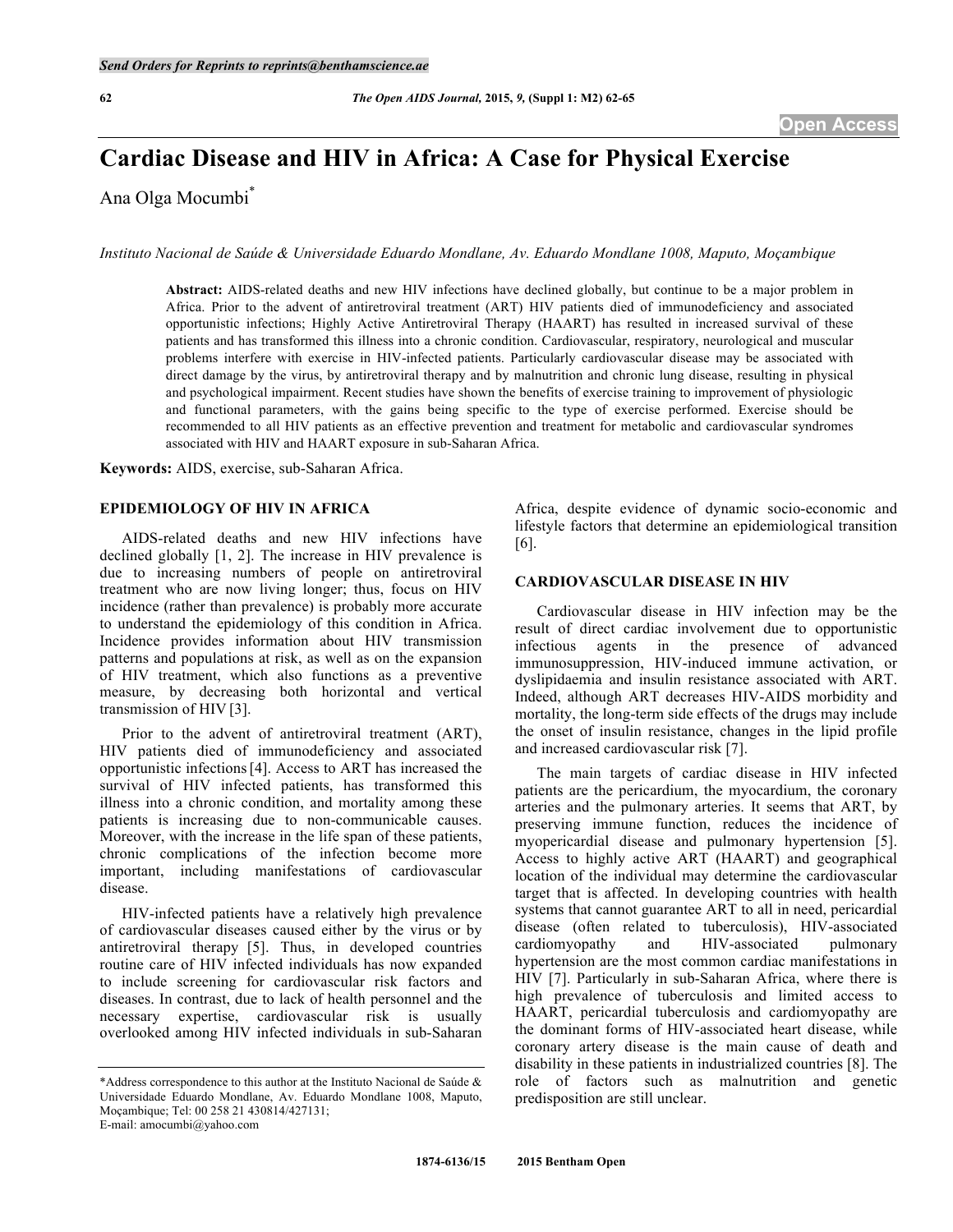In settings where there is universal access to antiretroviral therapy cardiovascular diseases have become one of the major causes of death in HIV patients. Therefore, cardiovascular risk reduction, lifestyle modifications and careful selection of the antiretroviral drugs according to the underlying cardiovascular risk factors are the usual standard of care there. The results of recent studies have shown that a similar approach may be needed in Africa. The Heart of Soweto Study [9], performed in an urban African community in epidemiological transition, showed that 518 of 5328 de novo cases of heart disease were identified as HIV-positive (9.7%) with 54% of these prescribed HAART on presentation. Through this prospective, clinical registry to capture all de novo cases of heart disease presenting at a Cardiology Unit during three years, it was shown that cardiomyopathy (38%), pericardial disease (13%) and pulmonary arterial hypertension (8%) were the most common HIV-related presentations, while coronary artery disease affected only 14 of all 581 cases.

The role of HIV in changing the pattern of arterial hypertension in the continent is still under research [10]. In Kenya a retrospective analysis of electronic medical records of a large HIV treatment program in the western region between 2005 and 2010, including 49,475 (74% women) patients between 16 and 80 years old, looked at crude mortality rate and mortality hazard ratio using Cox proportional hazards models adjusted for potential confounders including HIV stage. The study concluded that low blood pressure carries the highest mortality risk among patients whose disease is not advanced [7]. An underlying dysregulation of the cardiovascular system that could cause changes in blood pressure has been suggested by findings in a subset of HIV-positive patients pre- and post-antiretroviral therapy [11], but more recently in Brazil, a prevalence of hypertension among HIV-infected persons similar to the HIV-negative general population was found [12].

Among the other cardiovascular problems that may afflict HIV patients in Africa are inflammatory changes in arteries of the lower limbs in black male patients, which contribute to HIV-associated occlusive large artery disease and may lead to amputation [13]. In contrast with the picture in developed western countries the contribution of coronary disease to the overall burden of HIV-associated cardiovascular disease is still low in sub-Saharan Africa [5], but the use of protease inhibitors (PI) was found to be associated with less favourable changes in lipids in HIVinfected women from seven African countries initiating antiretroviral therapy [14].

While the underlying molecular mechanisms responsible for HAART-induced cardio-metabolic effects are poorly understood, PI treatment elevates myocardial oxidative stress and concomitantly inhibits the ubiquitin proteasome system, thus compromising the myocardial function in animal studies. In these studies PI-treated rats exhibited increased serum LDL-cholesterol and higher triglyceride levels in cardiac and hepatic tissues. As no significant ultrastructural changes, fibrosis, cardiac hypertrophic response or oxidative stress were found, it can be concluded that PI-mediated contractile dysfunction may be related to altered calcium handling in the cardiac muscle [15].

#### **HIV INFECTION AND PHYSICAL ACTIVITY**

The cardiovascular system is essential for the capacity of the human body to perform physical activity. HIV-infected patients have not only high prevalence of cardiovascular diseases [16] but also pulmonary [17] and neuromuscular [18] conditions, all affecting their capacity for exercise. Moreover, in advanced HIV malnutrition may further contribute to considerably lower levels of physical activity and capacity [19]. On the other hand chronic lung disease in HIV-infected patients is associated with greater impairment in self-reported physical function, with older age, current smoking, and airflow limitation being major determinants [20].

Several studies have reported the benefits of exercise training for adults with HIV, although there is no consensus regarding the most efficient modalities. A review of the effects of different types of exercise on physiologic and functional measurements in HIV infected adults selected 29 randomized controlled trials that examined the effects of exercise on body composition, muscle strength, aerobic capacity, and/or quality of life in adults with HIV [21]. It was concluded that exercise training is a safe and beneficial intervention in the treatment of patients with HIV. The results suggested that exercise training contributed to improvement of physiologic and functional parameters, but that the gains were specific to the type of exercise performed. While resistance exercise training improved outcomes related to body composition and muscle strength, with little impact on quality of life, aerobic exercise training improved body composition and aerobic capacity. On the other hand, concurrent training produced significant gains in all outcomes evaluated, although moderate intensity and a long duration were necessary [21]. Physical exercise is recommended in HIV patients; in fact, it has been shown that functional limitations common in HIV-infected individuals are due in part to detraining that is reversible through adherence to combined moderate-intensity aerobic and resistance exercise [22]. This knowledge may however be difficult to use in certain settings of Africa, where implementation may be hampered by weaknesses in the health system, namely lack of human resources.

#### **Particular Aspects in Africa**

Cough and dyspnea, signs of both cardiac and respiratory disease, are common in HIV patients in Africa due to increased prevalence of heart failure at younger ages [23] and pulmonary tuberculosis [24]. In a referral center for Tuberculosis in Cameroon 53.4% of patients presenting with cough and or dyspnea had in fact cardiac disease; 10.3% suffered from both pulmonary and cardiac conditions [24]. On the other hand, physical activity data in developing Africa countries are scarce, despite the prevalence of inactivity related non-communicable diseases being on the rise in parts of the continent [25]. Of note, a systematic review of data on physical activity in African children showed that higher socioeconomic status, urban living, and female gender were found to engage in lower levels of physical activity and perform worse on aerobic fitness measures compared to lower socioeconomic status, rural living, and male children [26].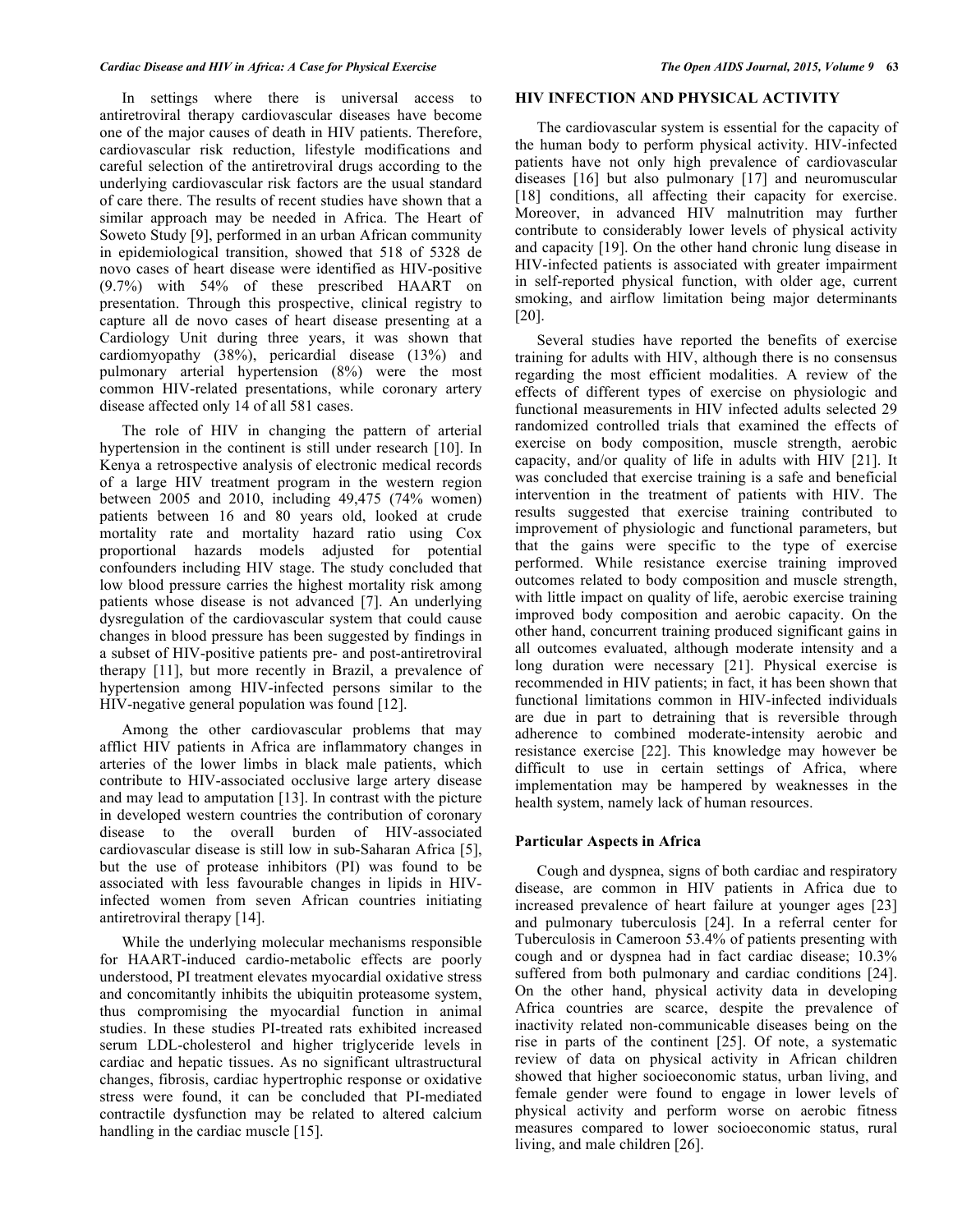As HAART becomes more accessible in sub-Saharan Africa, metabolic syndromes, body fat redistribution and cardiovascular disease may become more prevalent. However, while accessibility to HIV treatment is improving, resources and medicines for hypertension, hyperglycemia and hyperlipidemia remain minimal. A 6-month clinical trial in Rwanda has shown that cardiorespiratory exercise training positively modulates body composition and metabolic profiles in HAART-treated HIV+ Africans, thus improving cardiorespiratory fitness [27]. In this study there was decrease in waist circumference, waist-to-hip ratio, and percentage body fat mass in HIV+ African subjects with body fat redistribution. Exercise training also modulated a decline in total serum cholesterol, triglycerides and glucose in this first study to demonstrate that cardiorespiratory exercise training is safe, practical, and effective at reducing central adiposity and cardiovascular risk factors and improving cardiovascular fitness in HAART-treated HIV+ sub-Saharan Africans with body fat alterations.

The current epidemiology and trends of NCD and the risk factors contributing to them are difficult to understand in many African countries due to a lack of consistent and reliable data in the health information system. Data from a multicentre study on the causes of acute heart failure in Africa revealed that coronary heart disease is not among the most common causes of heart failure in many poor settings [23]. However, with increase in urbanisation, obesity and access to HAART, modification of coronary heart disease risk factors is expected to become an important aspect of HIV management in some African populations. In this context, habitual physical exercise is an effective lifestyle intervention strategy, as it has been shown to improve endothelial fibrinolytic capacity in HIV-infected adults [28], as well cardiovascular and biochemical parameters when associated with mefformin in patients on stable ART with hyperinsulinemia and fat redistribution [29].

In conclusion, there is evidence to suggest that provided adequate screening is made for detection of common incapacitating conditions, exercise should be recommended to all HIV patients as an effective prevention and treatment for metabolic and cardiovascular syndromes associated with HIV and HAART exposure. In sub-Saharan Africa, where resources to manage HIV infection and HAART-associated cardiovascular and metabolic syndromes are scarce, tailored strategies for recommending physical exercise may be needed, including screening for infectious and noncommunicable diseases that are prevalent and may hamper physical ability in these individuals.

## **LIST OF ABBREVIATIONS**

| <b>AIDS</b> |  | Acquired Immunodeficiency Syndrome |  |  |
|-------------|--|------------------------------------|--|--|
|-------------|--|------------------------------------|--|--|

- ART = Antiretroviral treatment
- HAART = Highly active antiretroviral treatment
- HIV = Human Immunodeficiency Virus

#### **CONFLICT OF INTEREST**

The author confirms that this article content has no conflict of interest.

# **ACKNOWLEDGEMENTS**

Declared none.

#### **REFERENCES**

- [1] Ehren K, Hertenstein C, Kummerle T, *et al.* Causes of death in HIV-infected patients from Cologne-Bonn cohort. Infection 2014;  $42 \cdot 135 - 40$
- [2] Brady MT, Oleske JM, Williams PL, *et al*. Pediatric AIDS Clinical Trials Group 219/219C Team. Declines in mortality rates and changes in causes of death in HIV-1-infected children during the HAART era. J Acquir Immune Defic Syndr 2010; 53(1): 86-94.
- [3] Fettig J, Swaminathan M, Murril CS, *et al*. Global epidemiology of HIV. Infect Dis Clin North Am 2014; 28(3): 323-37.
- [4] Weber R, Ruppik M, Rickenbach M, *et al*. Decreasing mortality and changing patterns of causes of death in the Swiss HIV Cohort Study. HIV Med *2*013; 14(4): 195-207.
- [5] Ntsekhe M, Mayosi B. Cardiac manifestations of HIV infection: an African perspective. Nat Clin Pract Cardiovasc Med 2009;  $6(2)$ :120-7
- [6] Thienemann F, Sliwa K, Rockstroch JK. HIV and the heart: the impact of antiretroviral therapy: a global perspective. Eur Heart J 2013; 34(46): 3538-46.
- [7] Bloomfield GS, Hogan JW, Keter, *et al*. Blood pressure level impacts risk of death among HIV seropositive adults in Kenya: a retrospective analysis of electronic health records. BMC Infect Dis 2014; 14: 284.
- [8] Syed FF, Sani MU. Recent advances in HIV-associated cardiovascular diseases in Africa*.* Heart 2013; 99(16): 1146-53.
- [9] Sliwa K, Carrington MJ, Becker A, *et al*. Contribution of the human immunodeficiency virus/acquired immunodeficiency syndrome epidemic to de novo presentations of heart disease in the Heart of Soweto Study cohort. Eur Heart J 2012; 33(7): 866-74.
- [10] Jericó C, Knobel H, Montero M, *et al*. Hypertension in HIVinfected patients: prevalence and related factors. Am J Hypertens 2005; 18(11): 1396-401.
- [11] Borkum M, Wearne N, Alfred A, *et al*. Ambulatory blood pressure profiles in a subset of HIV-positive patients pre and post antiretroviral therapy. Cardiovas  $\overline{J}$  Afr 2014; 25(4):153-7.
- [12] Antonello VS, Antonello CF, Grossmann TK, *et al*. Hypertensionan emerging cardiovascular risk factor in HIV infection. J Am Soc Hypertens 2015; 9(5): 403-7.
- [13] Brand M, Woodiwiss AJ, Michel F, *et al*. Large Vesses Adventitial vasculitis characterizes patients with critical lower limb ischemia with as compared to without Human Immunodeficiency Virus infection. PLos One 2014; 9(8): e106205.
- [14] Shaffer D, Hughes MD, Sawe F, *et al*. Cardiovascular disease risk factors in HIV-infected women after initiation oflopinavir/ritonavir- and nevirapine-based antiretroviral therapy in Sub-SaharanAfrica: A5208 (OCTANE). J Acquir Immune Defic Syndr 2014; 66(2):155-63.
- [15] Reyskens KM, Fisher TL, Schisler JC, *et al*. Cardio-metabolic effects of HIV protease inhibitors (lopinavir/ritonavir). PLoS One 2013; 8(9): e73347.
- [16] Chillo P, Bakari M, Lwakatare J. Echocardiographic diagnoses in HIV-infected patients presenting with cardiac symptoms at Muhimbili National Hospital in Dar es Salaam, Tanzania. Cardiovasc J Afr 2012; 23: 90-7.
- [17] Twagirumukiza M, Nkeramihigo E, Seminega B, *et al*. Prevalence of dilated cardiomyopathy in HIV-infected African patients not receiving HAART: a multicenter, observational, prospective, cohort study in Rwanda. Curr HIV Res 2007; 5(1): 129-37.
- [18] Robinson-Papp J, Simpson DM. neuromuscular diseases associated with HIV-1 infection. Muscle Nerve 2009; 40(6):1043-53.
- [19] Olsen MF, Kæstel P, Tesfaye M, *et al*. Physical activity and capacity at initiation of antiretroviral treatment in HIV patients in Ethiopia. Epidemiol Infect 2014; 1-11.
- [20] Campo M, Oursler KK, Huang L, *et al*. Association of chronic cough and pulmonary function with 6-minute walk test performance in HIV infection. J Acquir Immune Defic Syndr 2014;  $65(5)$ : 557-63.
- [21] Gomes-Neto M, Conceição CS, Oliveira Carvalho V, *et al*. A systematic review of the effects of different types of therapeutic